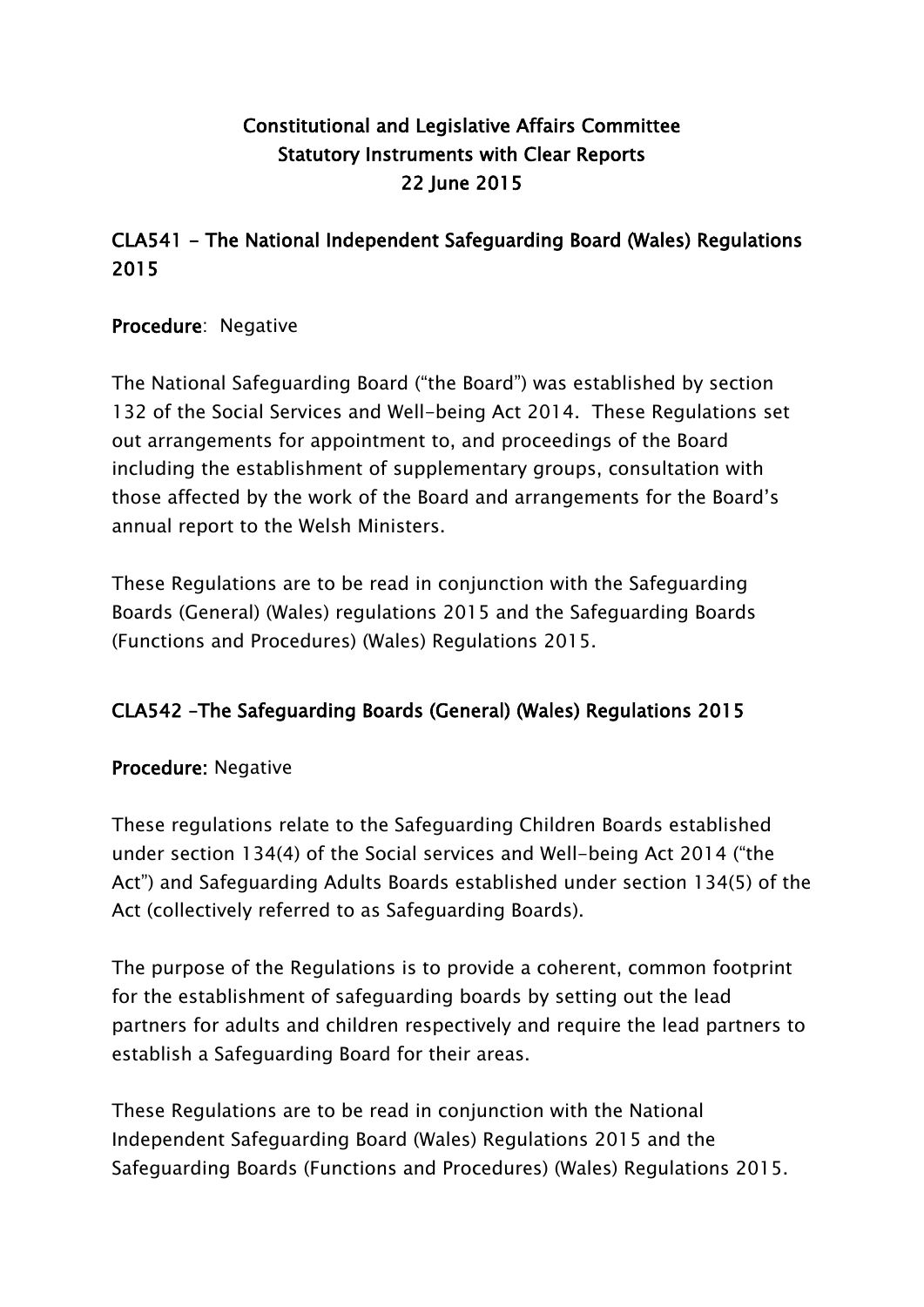## **CLA543 -The Safeguarding Boards (Functions and Procedures) (Wales) Regulations 2015**

### **Procedure:** Affirmative

These Regulations provide for the functions and procedure of Safeguarding Children Boards and Safeguarding Adults Boards established under section 134 of the Social Services and Well-being Act 2014. They include the criteria to be applied by a Board in determining whether to conduct a practice review relating to the steps to be taken to achieve improvements in multi-agency child and adult protection practice.

These Regulations are to be read in conjunction with the National Independent Safeguarding Board (Wales) Regulations 2015 and the Safeguarding Boards (General) Regulations 2015.

# **CLA544 - The Adult Protection and Support Orders (Authorised Officer) (Wales) Regulations 2015**

### **Procedure:** Affirmative

Section 127(9) of the Social Services and Well-being Act 2014 enables the Welsh Ministers to make regulations restricting the persons or categories of persons who may be authorised by a local authority to apply for an Adult Protection and Support order under section 127.

These Regulations provide that a local authority should only authorise a person having relevant experience of working in the field of social care with adults who are, or may be, at risk to apply for an Adult Protection and Support Order. A person so authorised must also have undertaken appropriate training and be an officer of the authorising local authority.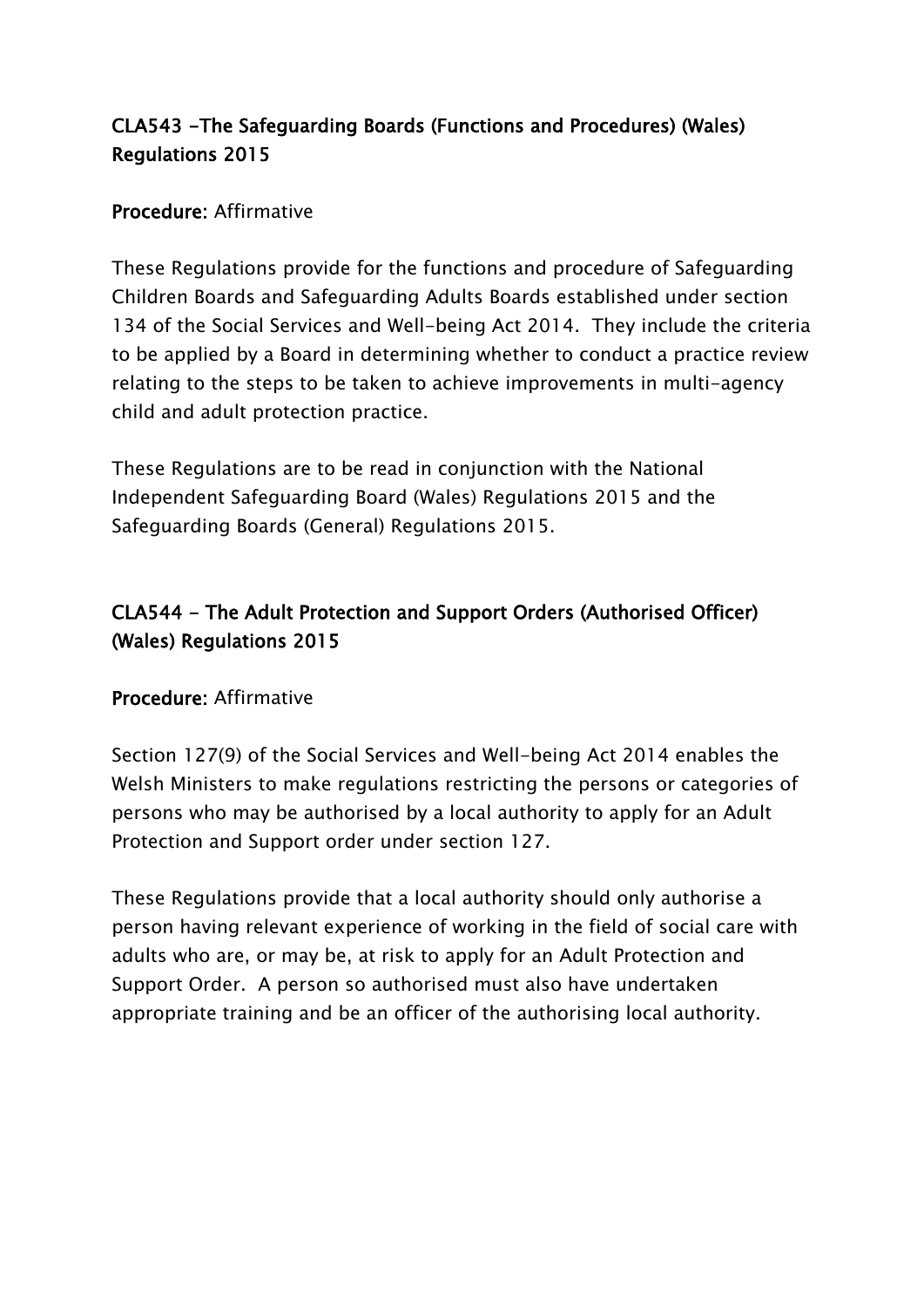## **CLA545 - The Social Services and Well-being (Wales) Act 2014 (Social Enterprise, Co-operative and Third Sector) (Wales) Regulations 2015**

### **Procedure:** Affirmative

Section 16 of the Social services and Well-being (Wales) Act 2014 ("the Act") requires local authorities to promote social enterprises, co-operative organisations, co-operative arrangements and third sector organisations to provide care and support and preventative services in their areas.

These Regulations detail the sorts of organisations or arrangements which fall into those different categories and provide for what constitutes activity which might be reasonable considered to be carried on for the benefit of society.

## **CLA546 -The Care and Support (Partnership Arrangements for Population Assessments) (Wales) Regulations 2015**

### **Procedure:** Affirmative

These Regulations prescribe how local authorities and Local Health Boards should jointly undertake the population assessment of care and support needs and carers' needs required by section 14 of the Social services and Well-being Act 2014.

The Regulations require partnership arrangements to be put in place to undertake the assessment and allowing for the production of a combined population assessment thus allowing local authorities and Local Health Boards to identify how to meet needs collaboratively.

The Regulations should be read in conjunction with the Care and Support (Population Assessments) (Wales) 2015.